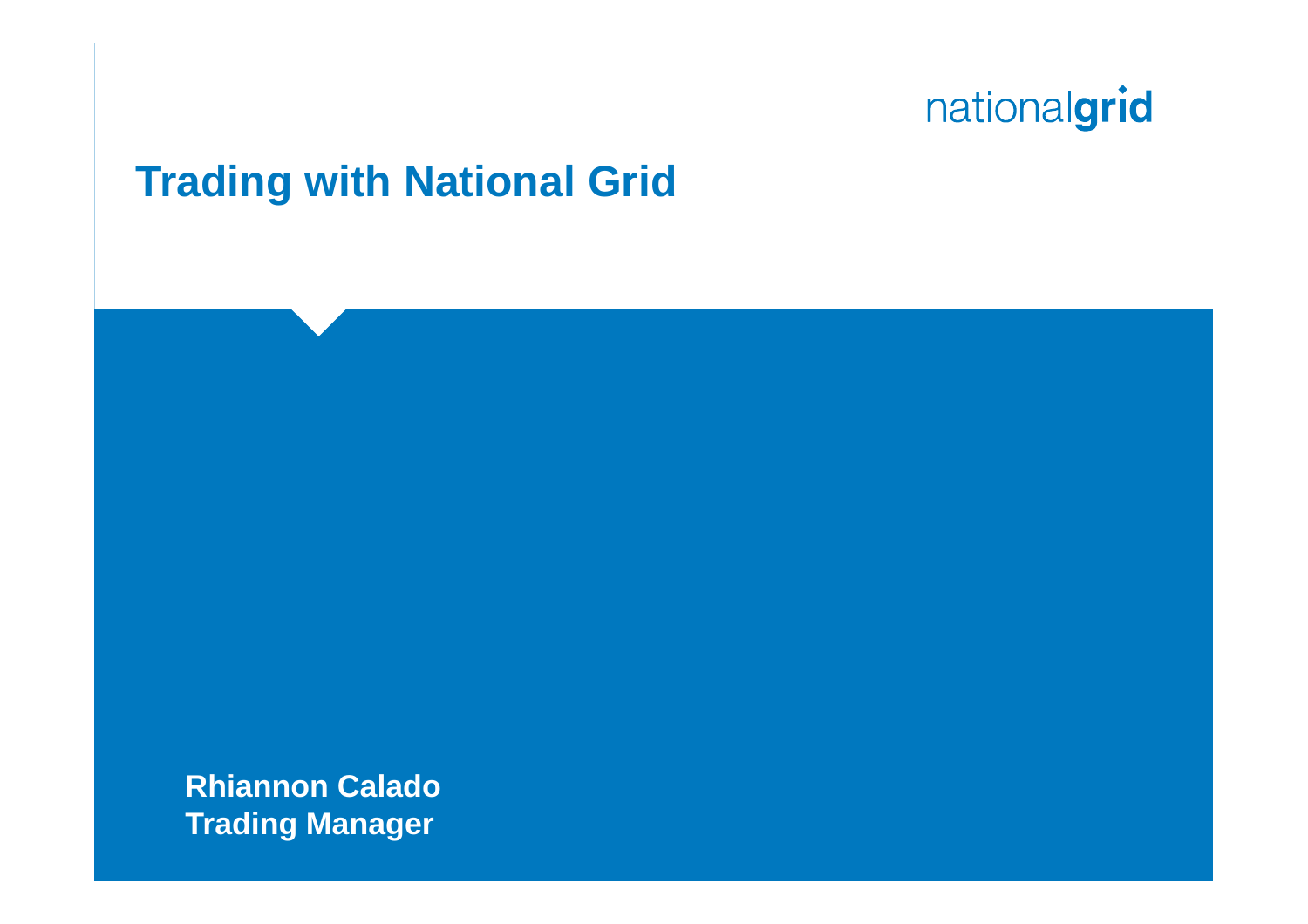#### **Summer 2017 in numbers**

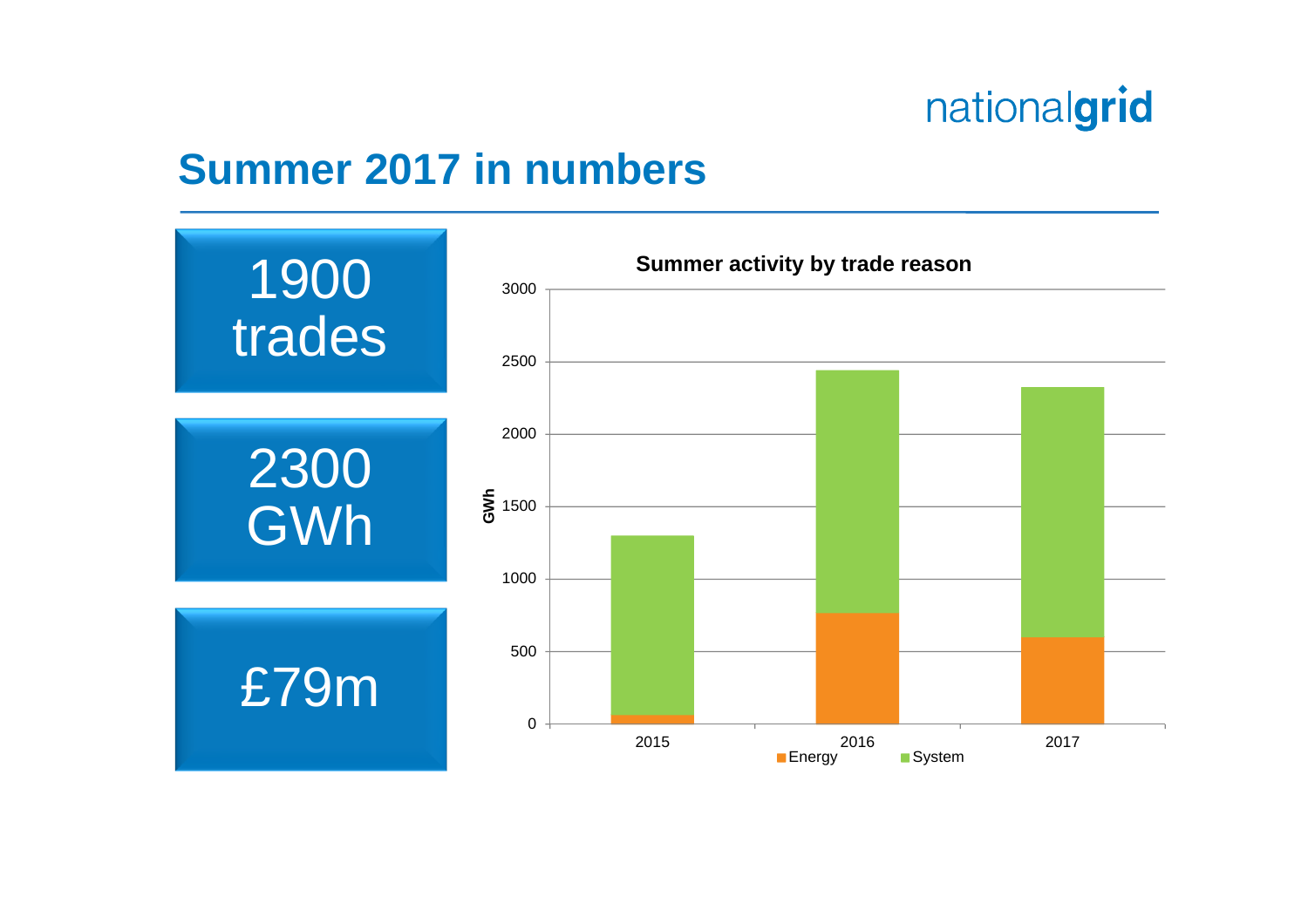#### **Summer 2017 – Trade reasons**

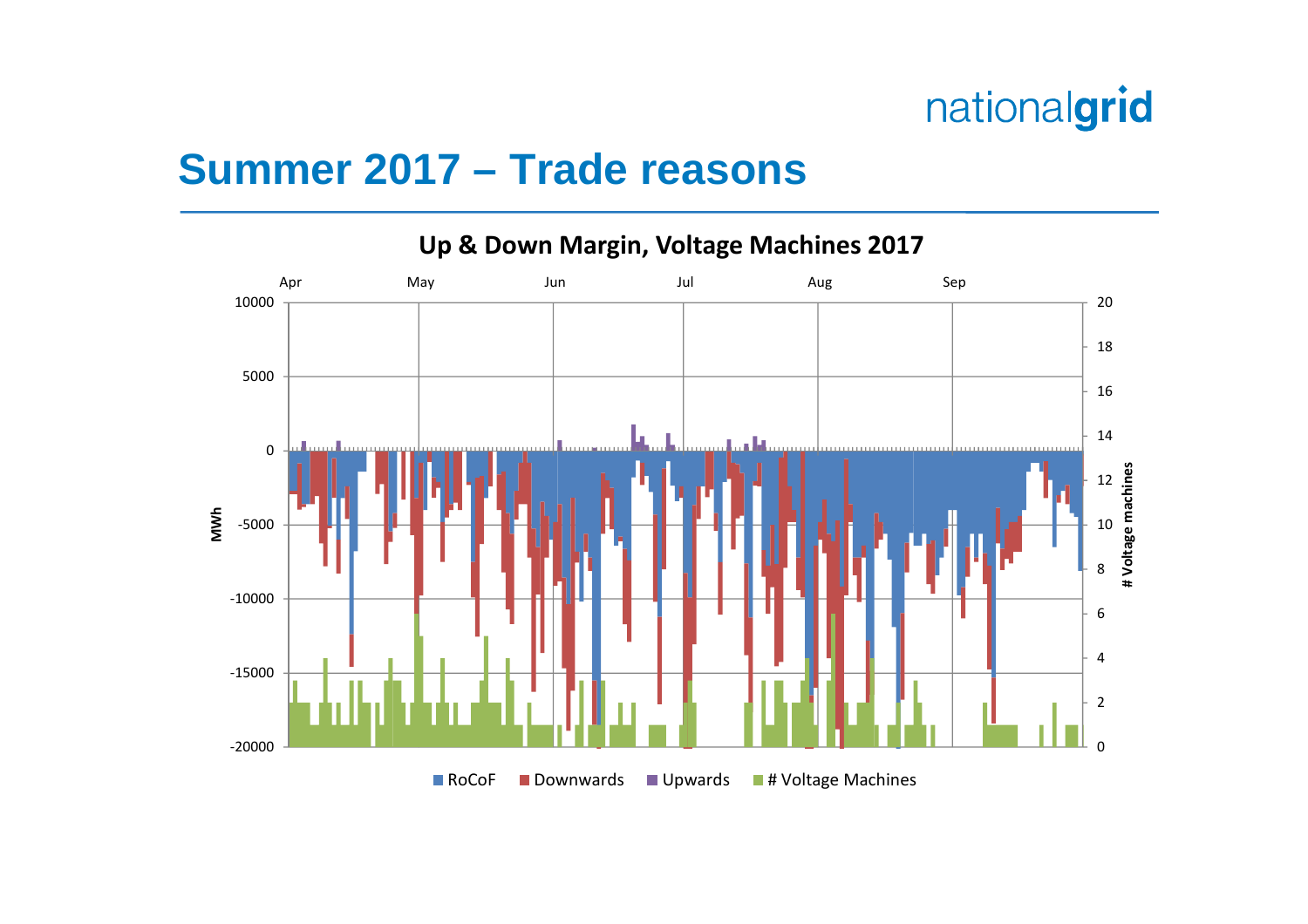#### **Transparency**

| <b>Challenges</b>   | ■ Volume of trading increased since 2015<br>Complexity of operating system |  |  |  |  |
|---------------------|----------------------------------------------------------------------------|--|--|--|--|
| <b>TRANSPARENCY</b> |                                                                            |  |  |  |  |
| <b>Actions</b>      | ■ New working pattern                                                      |  |  |  |  |
|                     | enTrader                                                                   |  |  |  |  |
|                     | <b>Publication of trades</b>                                               |  |  |  |  |
|                     | Engagement (forums, visits,)                                               |  |  |  |  |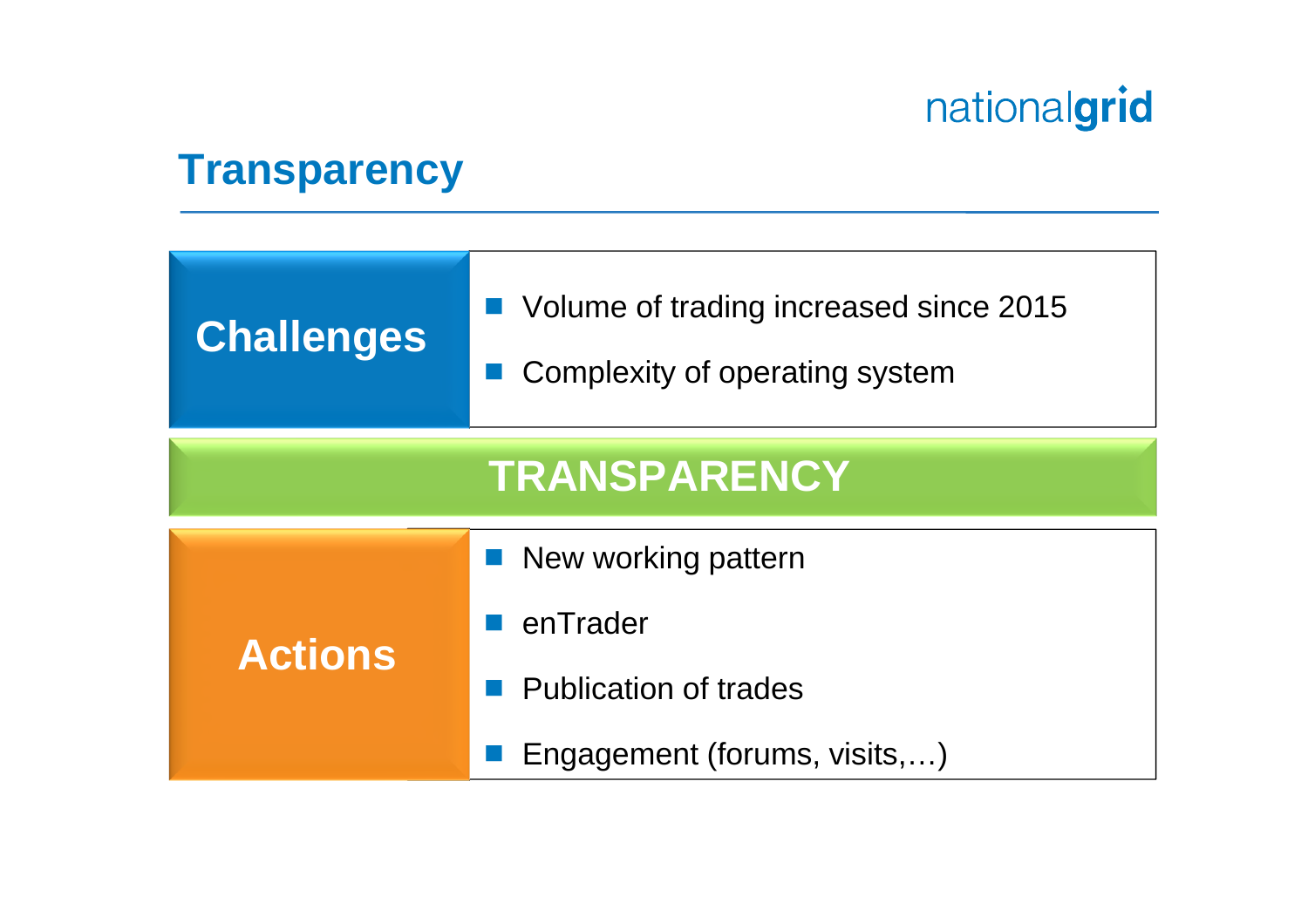#### **Building a new team**

- 4 senior energy traders + 8 energy traders
- **Fully authorised in advice and trading**
- 7-day week, staggered hours
- Normal working hours from 08:00 to 19:00 approximately
- Out of hours standby cover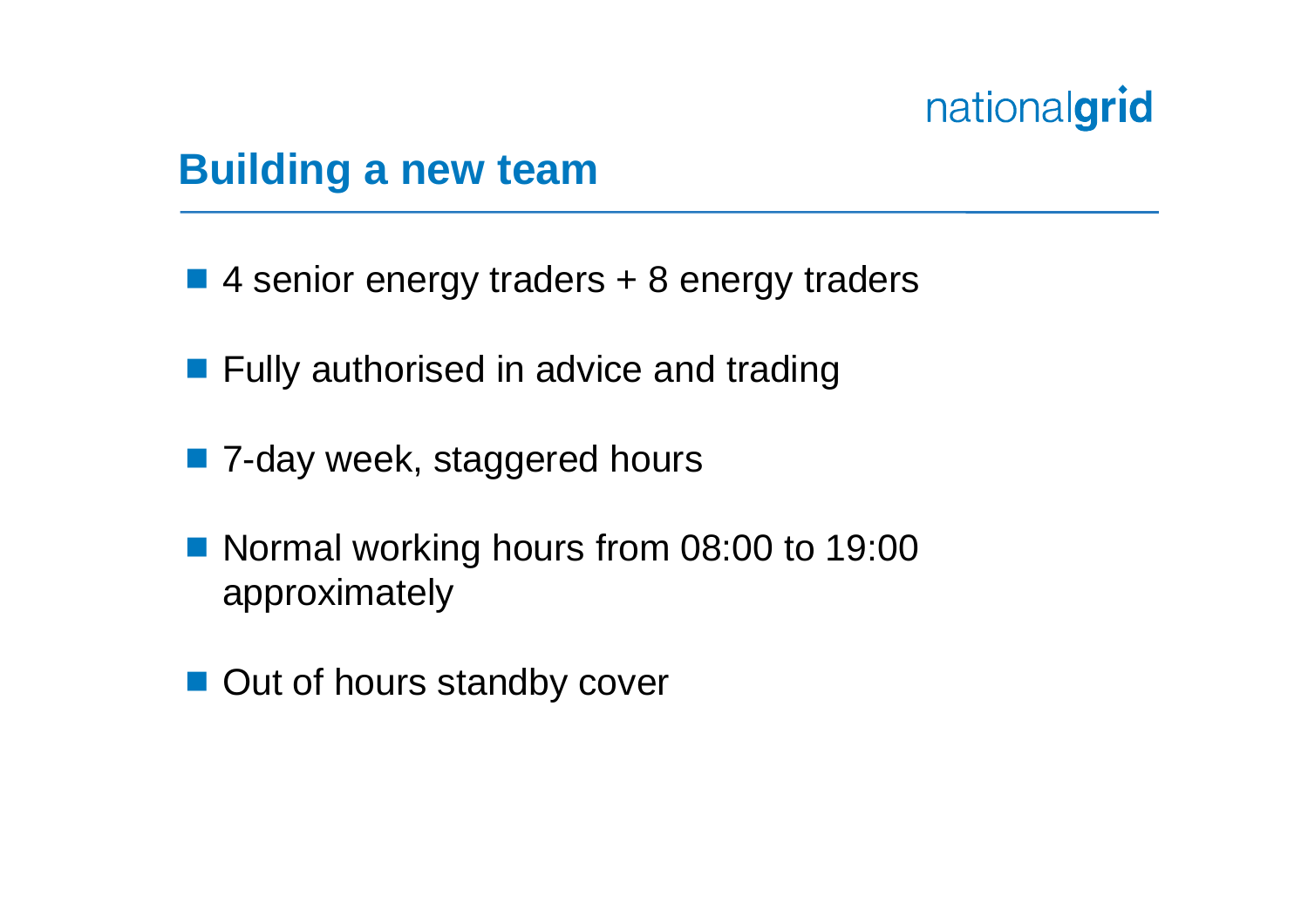#### **New working pattern**

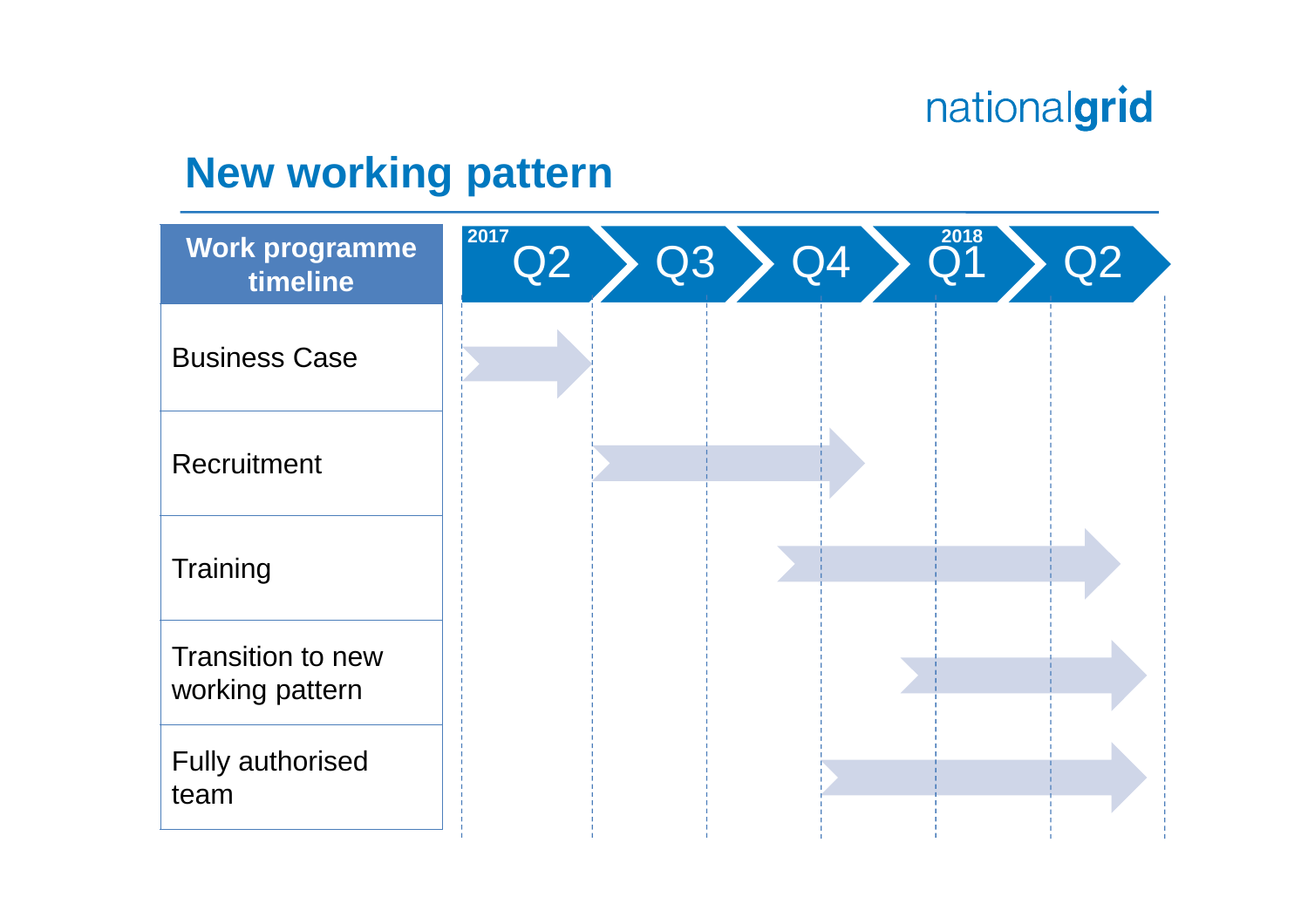#### **New trading system - enTrader**

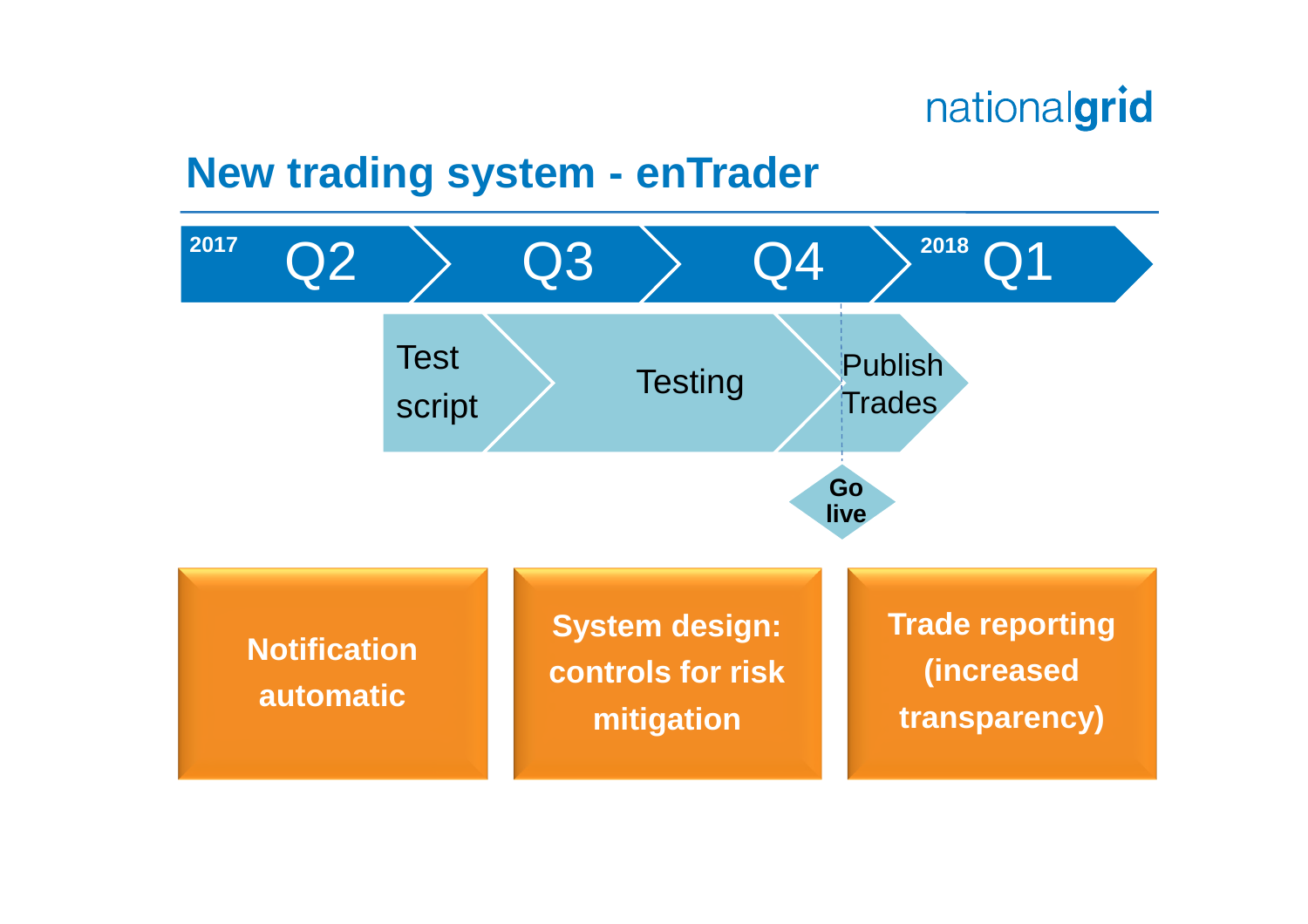#### **Trade Publication - The how and when**

| <b>The current</b><br>but more<br>frequent way | How: Publish via Elexon site<br>Mod required<br>When: more than 1 year                 | <b>Back up</b><br>(standby) | 2017<br>Q<br>$\overline{2}$ |
|------------------------------------------------|----------------------------------------------------------------------------------------|-----------------------------|-----------------------------|
| The quick<br>and "dirty"<br>way                | How: manual upload of info<br>High risk<br>(governance/regulatory)<br>When: Q2-Q3 2017 | <b>STOP!</b>                | ${\bf Q}$<br>3<br>Q         |
| A new<br>system, a<br>new way                  | <b>How: enTrader based</b><br>Robust design<br>When: Q4 2017                           | <b>Progress</b>             | 2018<br>Q                   |